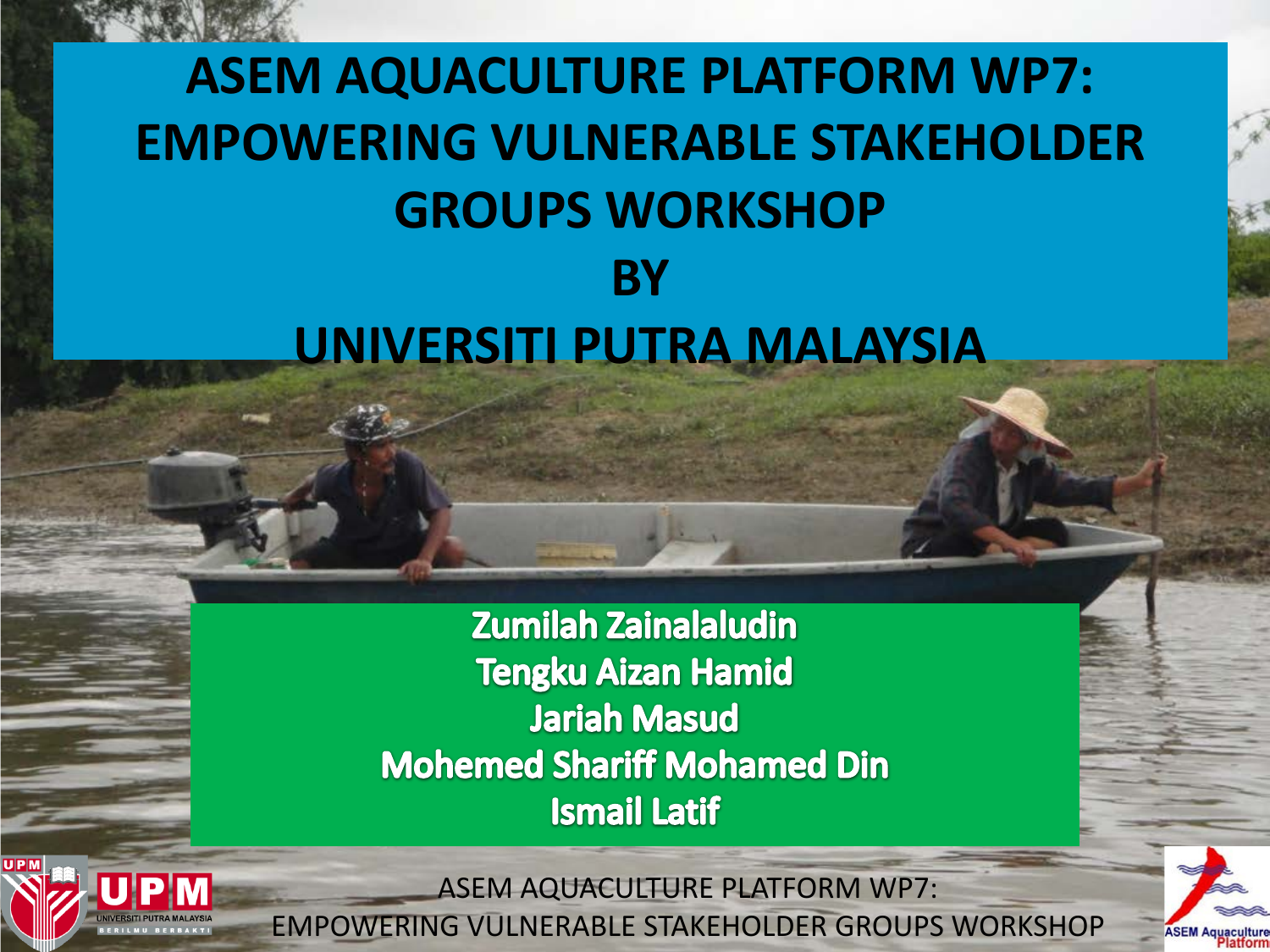### **Introduction**

- Poverty is high in small scale fish farming communities.
- Men and women both play significant but usually different roles in aquaculture activities.
- However, women's roles in aquatic food production are usually invisible, and women have often been left out in training, policy formulation and implementation despite their significant roles.
	- Addressing gender issues in fish farming communities can result in empowering both men and women towards sustainable development.



ASEM AQUACULTURE PLATFORM WP7: EMPOWERING VULNERABLE STAKEHOLDER GROUPS WORKSHOP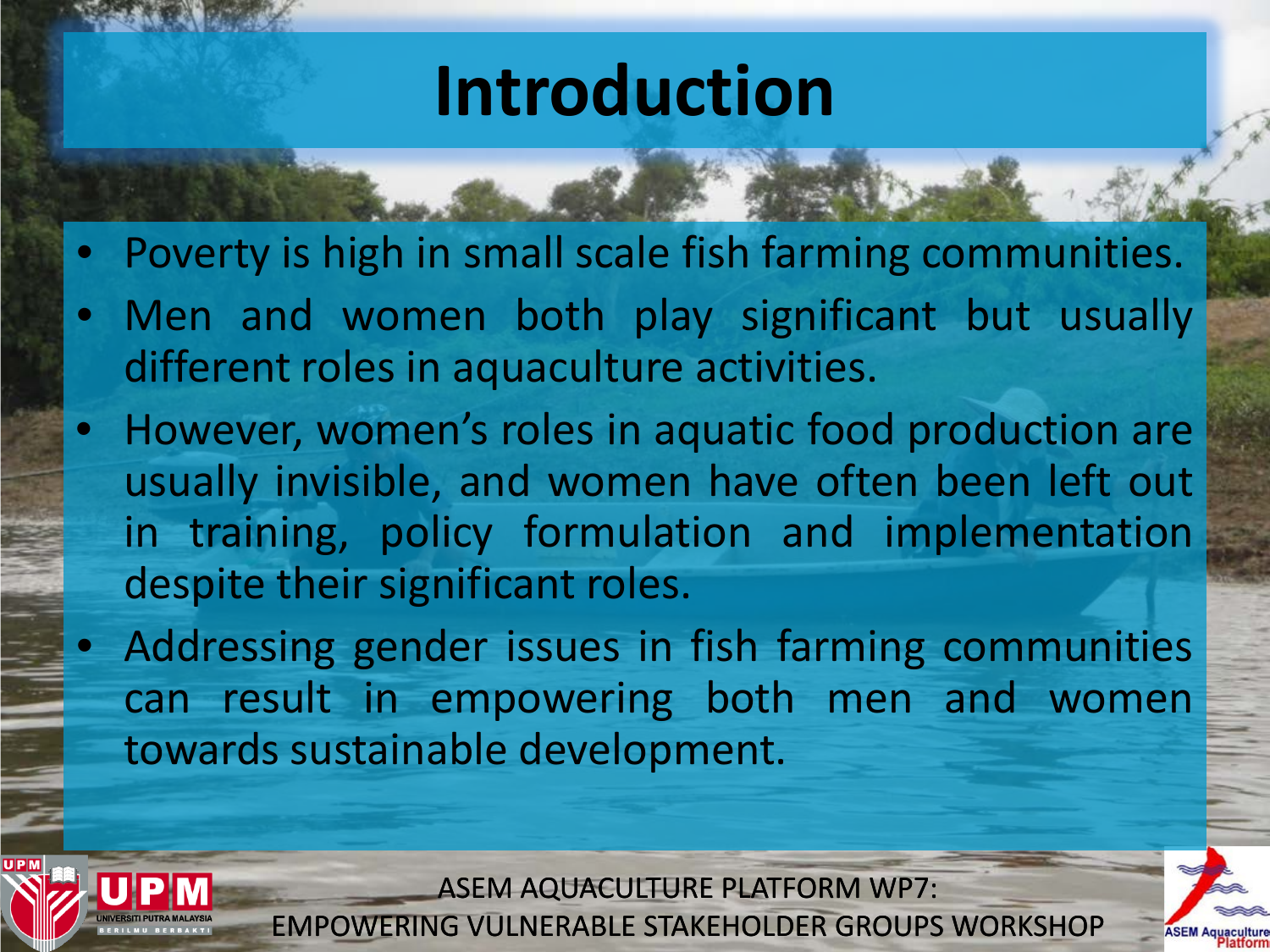# **Strategies**

- The strength of the knowledge and skills of those facilitating change among poor fish farming families and community can be one of the contributing factors towards empowering the weakest stakeholders.
- Development strategies must take into consideration gender issues, particularly women's role, and women should be involved in the development process.



ASEM AQUACULTURE PLATFORM WP7:

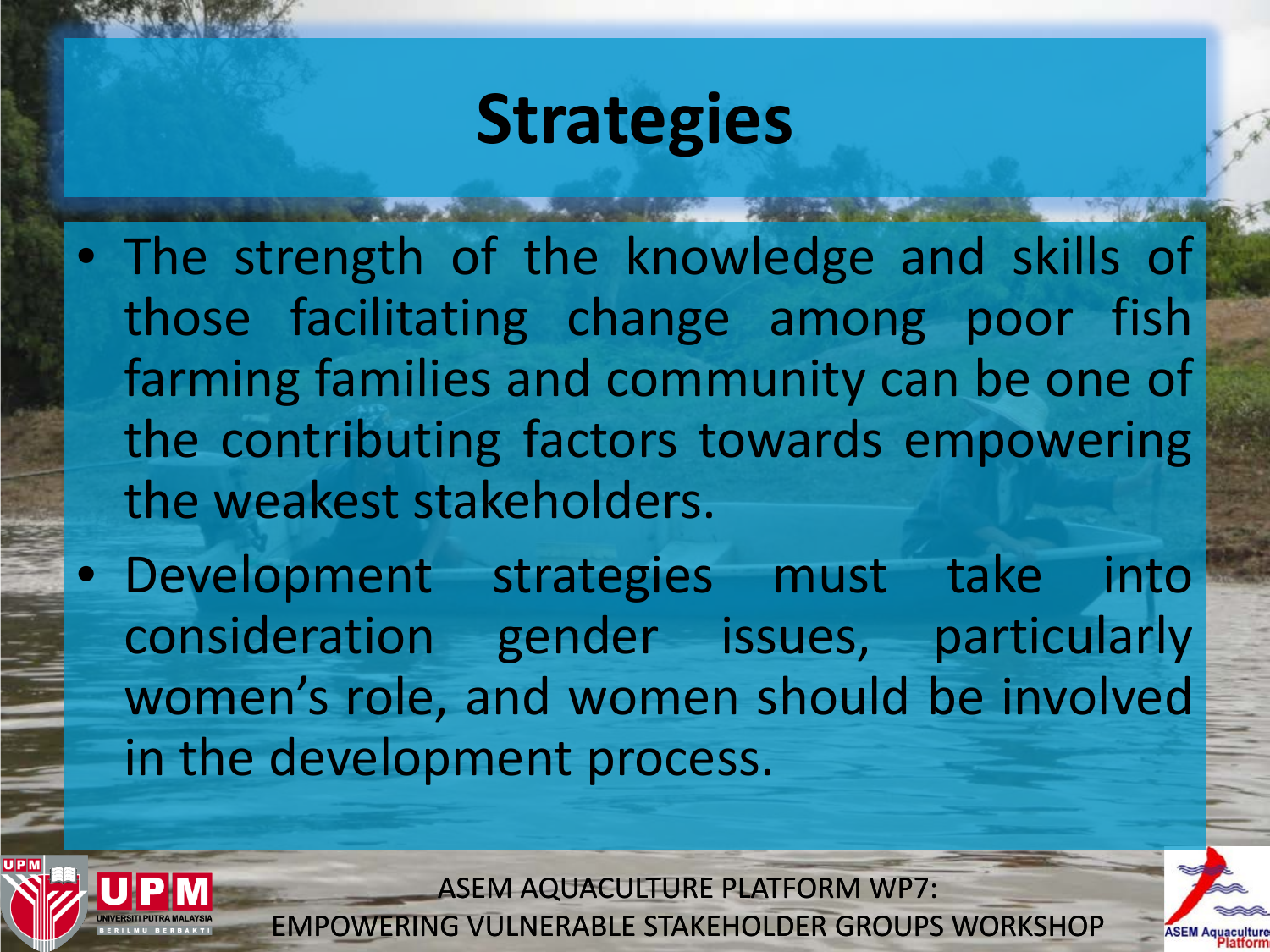## **Grant**

- The workshop is one of the work packages under the AqASEM09 (Asia−Europe Meeting Aquaculture Platform)
- A European Commission supported project under the 7<sup>th</sup> frame work programme (FP7)
- Cooperation Theme: Food, Agriculture, Fisheries and Biotechnologies.



ASEM AQUACULTURE PLATFORM WP7: EMPOWERING VULNERABLE STAKEHOLDER GROUPS WORKSHOP

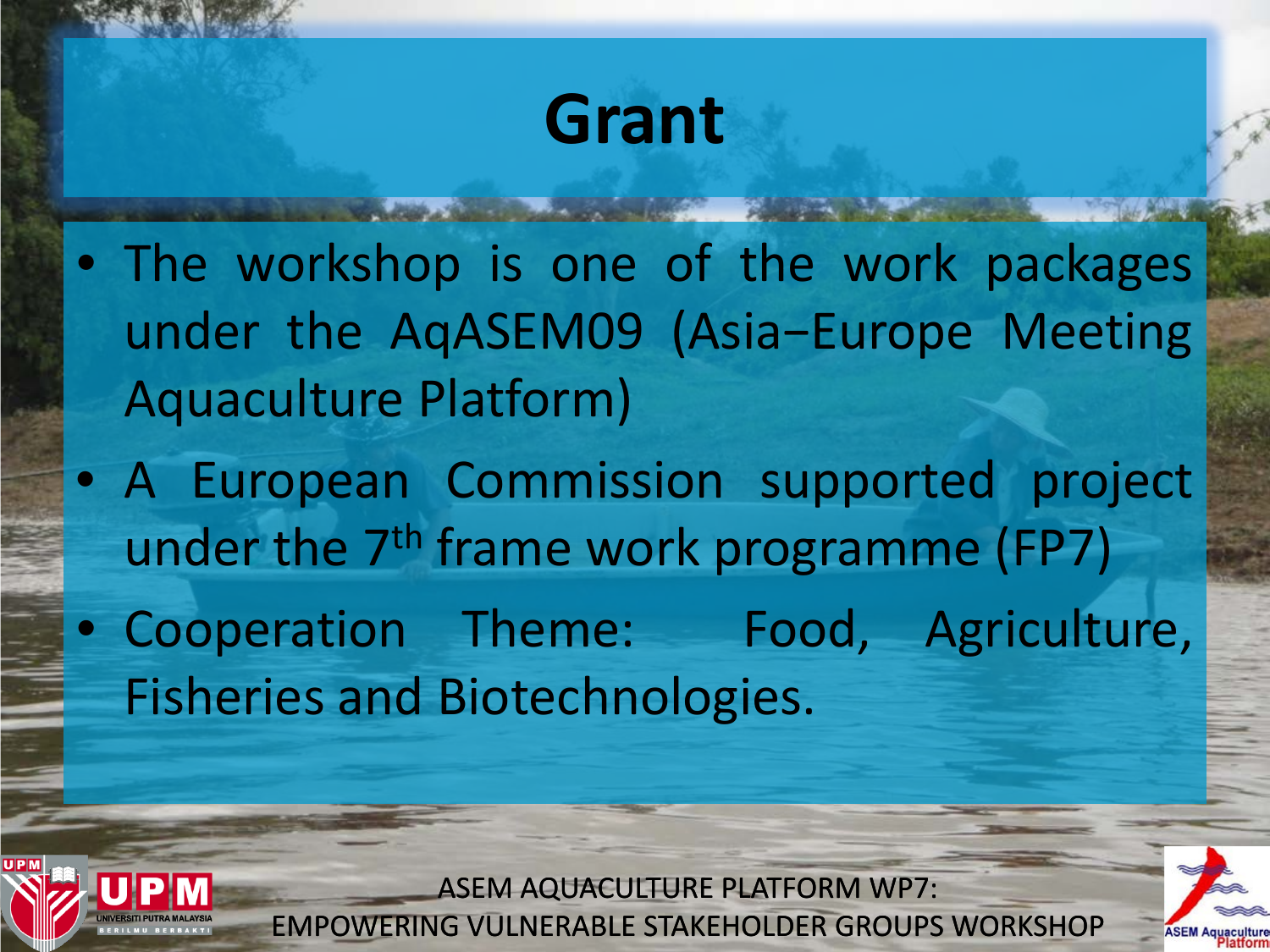### **Coordinator and Research Partner**

- Coordinated by Ghent University, Belgium
- Participating European and Asian institutions/organizations
- the project intends to work out an actionoriented agenda for co-operation and to develop a multi-stakeholder platform for dialogue, networking and continued coordination concerning sustainable aquaculture between EU and Asia.



ASEM AQUACULTURE PLATFORM WP7: **ERING VULNERABLE STAKEHOLDER GROUPS WORKSHOP** 

**ASEM**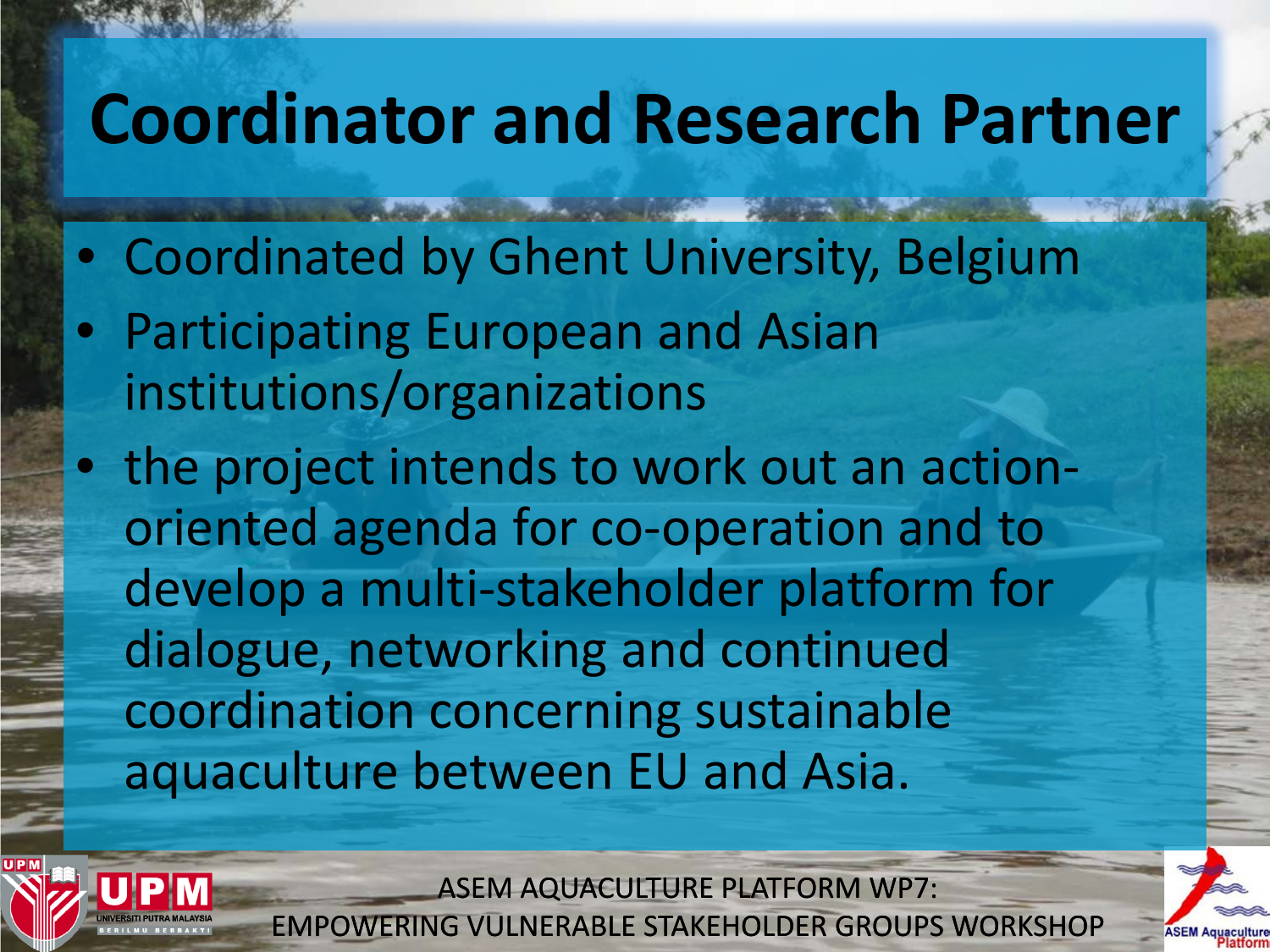# **Objectives**

Through its different stakeholders the platform aims to:

- 1. reconcile ecological and socio-economic demands and introduce or consolidate concepts of sustainability in aquaculture development in both regions.
- 2. The platform connects experts, the public and policy-makers by disseminating knowledge up to policy levels as well as down to farmers or consumers.



ASEM AQUACULTURE PLATFORM WP7: EMPOWERING VULNERABLE STAKEHOLDER GROUPS WORKSHOP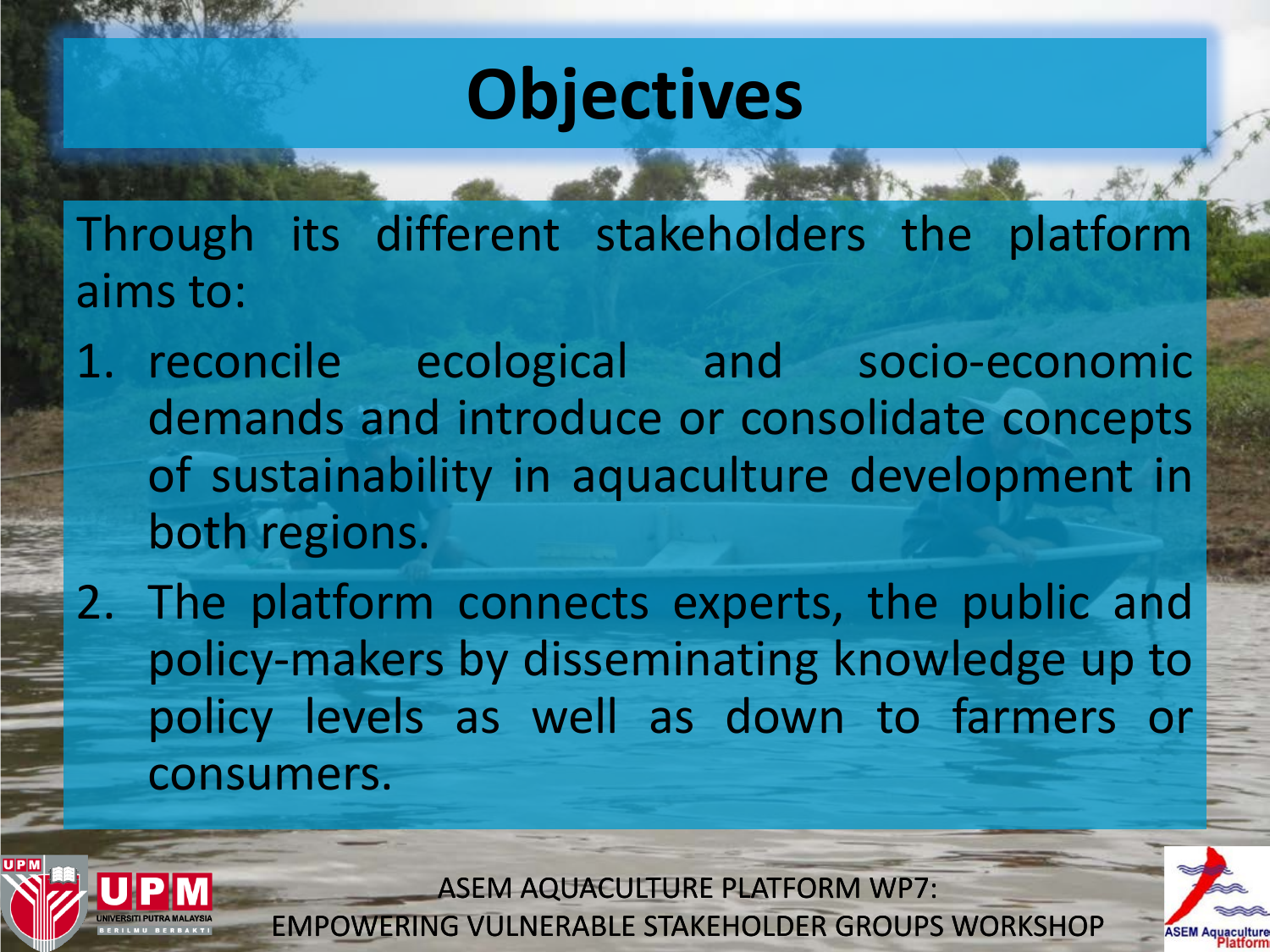# **Objectives (cont..)**

- 3. Share country experiences and best practices regarding poverty eradication and gender issues in aquatic food production.
- 4. Increase knowledge and skills in gender analysis and gender mainstreaming in aquatic food production.
- 5. To identify strategies to promote appropriate technologies and greater women participation for vulnerable groups in aquatic food production.
- 6. To develop action plans towards empowering poor farmers and women in aquatic food production.



ASEM AQUACULTURE PLATFORM WP7: EMPOWERING VULNERABLE STAKEHOLDER GROUPS WORKSHOP

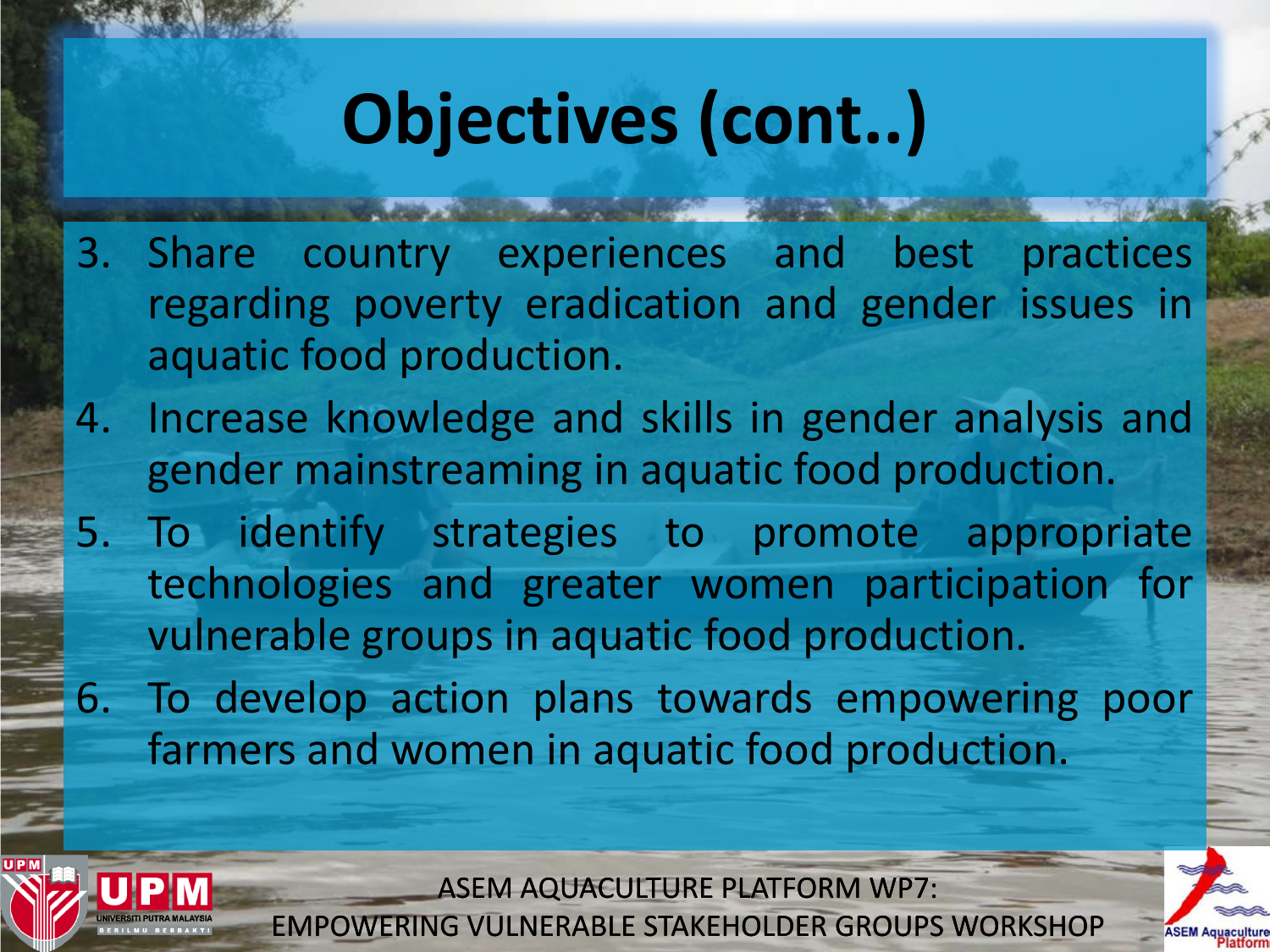### **Methodology**

- The workshop will adopt participatory and integrative approaches to enable full and effective participation.
- The main topics covered in the workshop will be poverty and gender issues in aquatic food production, empowerment of vulnerable groups, gender analysis tools and gender mainstreaming strategies.
	- Workshop participants are expected to share best practices in poverty eradication and addressing gender issues among aquatic food production communities.
	- In addition, participants will prepare action plans for their respective countries to be implemented.



ASEM AQUACULTURE PLATFORM WP7: EMPOWERING VULNERABLE STAKEHOLDER GROUPS WORKSHOP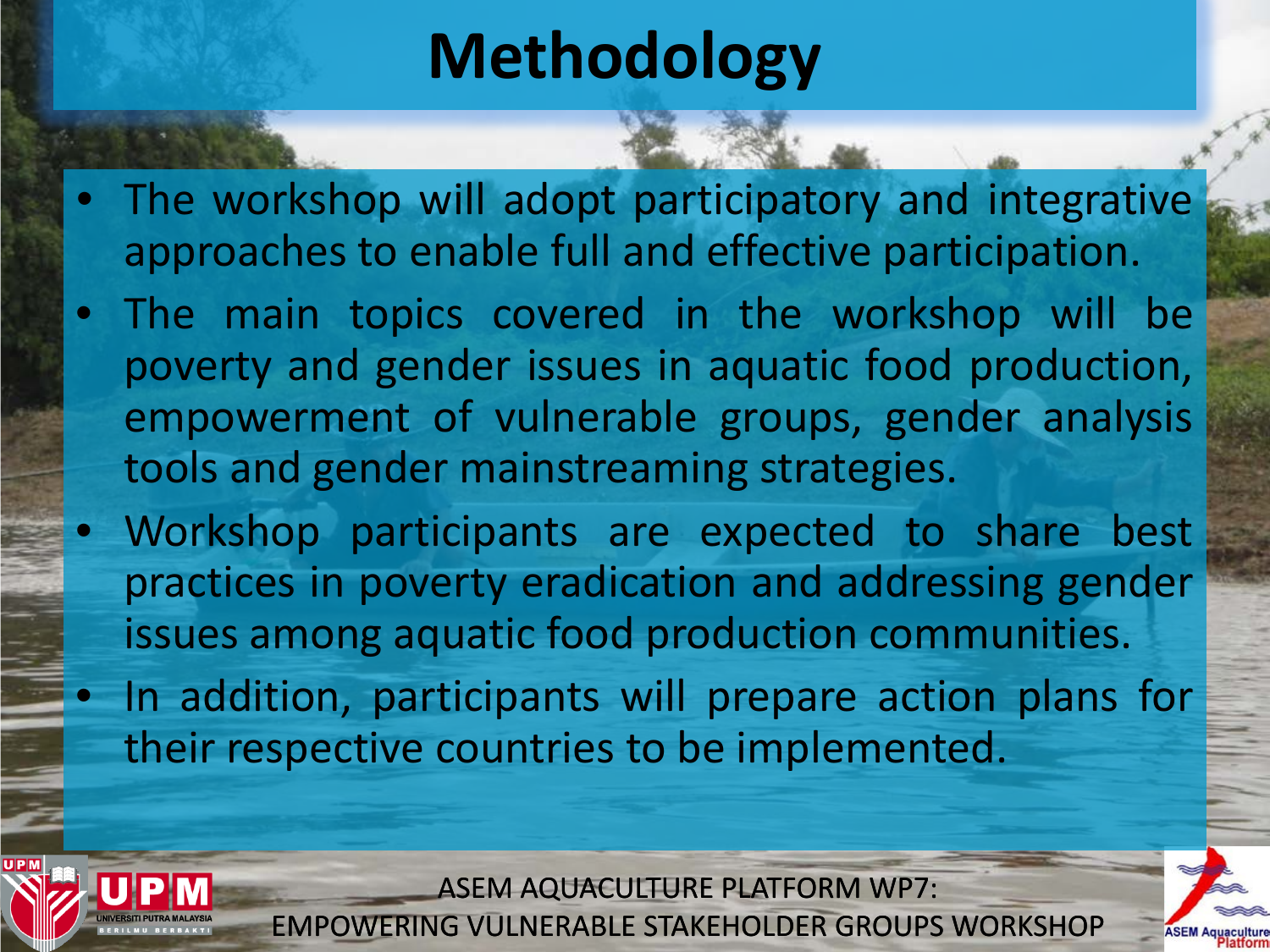# **Methodology (Cont..)**

- Papers presented during the workshop will be published for wider distribution for integrating gender issues in aquaculture.
- A maximum number of 24 participants from 10 countries will be selected. Delegates of each country must constitute both its **policy maker and representative of aquaculture/fishing community**.
- Free accommodation and food will be provided to all participants along the full workshop days. Only for ASEAN country members, we will also grant an extended coverage of return flight ticket (their respective country – Malaysia).



ASEM AQUACULTURE PLATFORM WP7:



**ASEM Aqua**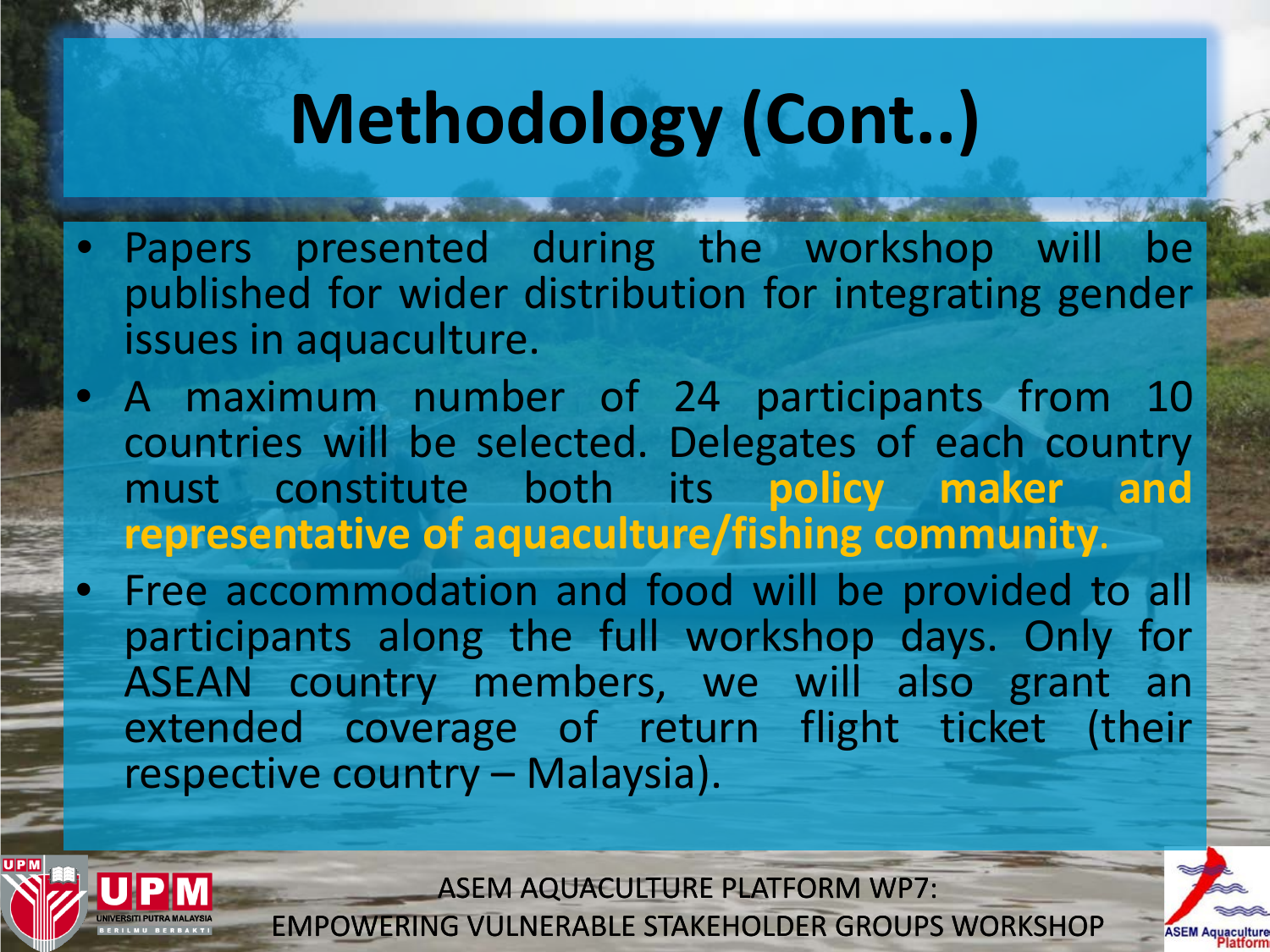### Program Itinerary

|       | 8:30-10:30          | $10:30-$     | $11:00-1:00$       | $1:00 -$    | $2:30-4:00$           | 4:00:        | 4:15-5:45                   |
|-------|---------------------|--------------|--------------------|-------------|-----------------------|--------------|-----------------------------|
|       |                     | 11:00        |                    | 2:30        |                       | 4:15         |                             |
| Day 1 | <b>Workshop</b>     | T            | <b>Poverty</b>     |             | <b>Understanding</b>  | T            | <b>Gender issues and</b>    |
|       | Overview,           | E            | <b>Eradication</b> | L           | <b>Gender and</b>     | E            | barriers in                 |
|       | pre test            | $\mathbf{A}$ | <b>Policy and</b>  | $\bf U$     | gender issues         | $\mathbf{A}$ | aquatic food                |
|       |                     | B            | <b>Program</b>     | N           | in.                   | $\mathbf{B}$ | production                  |
|       |                     | R            |                    | $\mathbf C$ | <b>Development</b>    | R            |                             |
| Day 2 | <b>Gender</b>       | $\mathbf{E}$ | <b>Gender</b>      | H           | <b>Logical</b>        | E            | <b>Best Practice</b>        |
|       | <b>Analysis</b>     | $\mathbf{A}$ | <b>Analysis</b>    |             | <b>Framework</b>      | $\mathbf{A}$ |                             |
|       | <b>Tools</b>        | K            | <b>Tools</b>       |             | <b>Analysis</b>       | K            |                             |
|       | 1                   |              | $\overline{2}$     |             | (LFA)                 |              |                             |
| Day 3 | <b>Field trips</b>  |              |                    |             |                       |              |                             |
| Day 4 | <b>Country</b>      |              | <b>Country</b>     |             | <b>Plan of action</b> |              | <b>Plan of Action (LFA)</b> |
|       | <b>Experience</b>   |              | <b>Experience</b>  |             | (LFA)                 |              |                             |
| Day 5 | <b>Presentation</b> |              | Post test,         |             |                       |              |                             |
|       | of Plan of          |              | <b>Wrapping Up</b> |             |                       |              |                             |
|       | <b>Action</b>       |              | and closing        |             |                       |              |                             |



ASEM AQUACULTURE PLATFORM WP7:

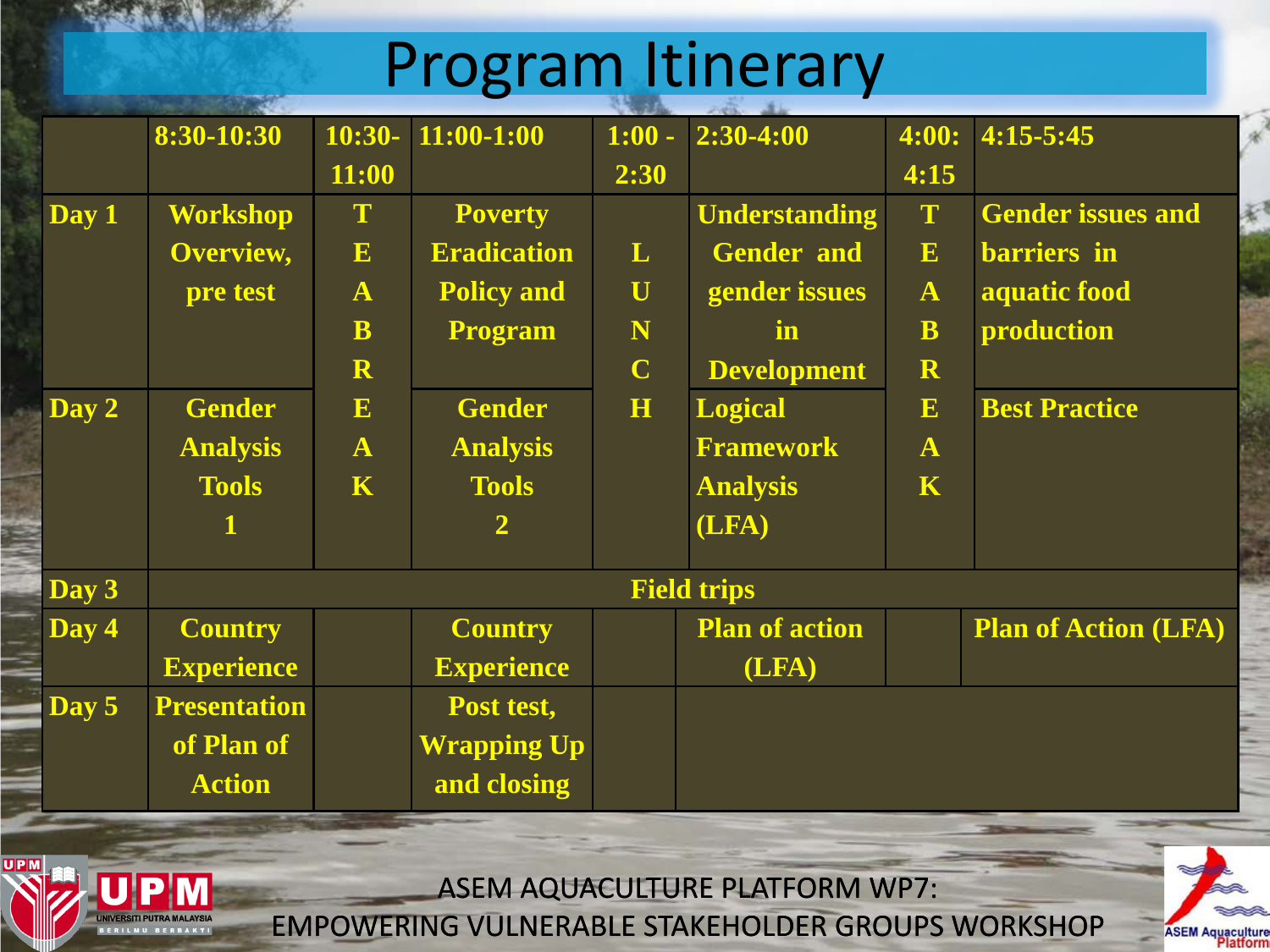# AqASEM09 Project Partners

- Ghent University, Belgium (UGent)
- University of Stirling, UK (UoS)
- Wageningen University, The Netherlands (WUR)
- Research Institute of Fisheries, Aquaculture and Irrigation, Hungary (HAKI)
- Network of Aquaculture Centres in Asia-Pacific, Thailand (NACA)
- Shanghai Ocean University, China (ShOU)
- Universiti Putra Malaysia, Malaysia (UPM)
- Can Tho University, Vietnam (CTU)
- European Aquaculture Technology & Innovation Platform, Belgium/Europe (EATiP)



ASEM AQUACULTURE PLATFORM WP7: EMPOWERING VULNERABLE STAKEHOLDER GROUPS WORKSHOP

**ASEM Aqua**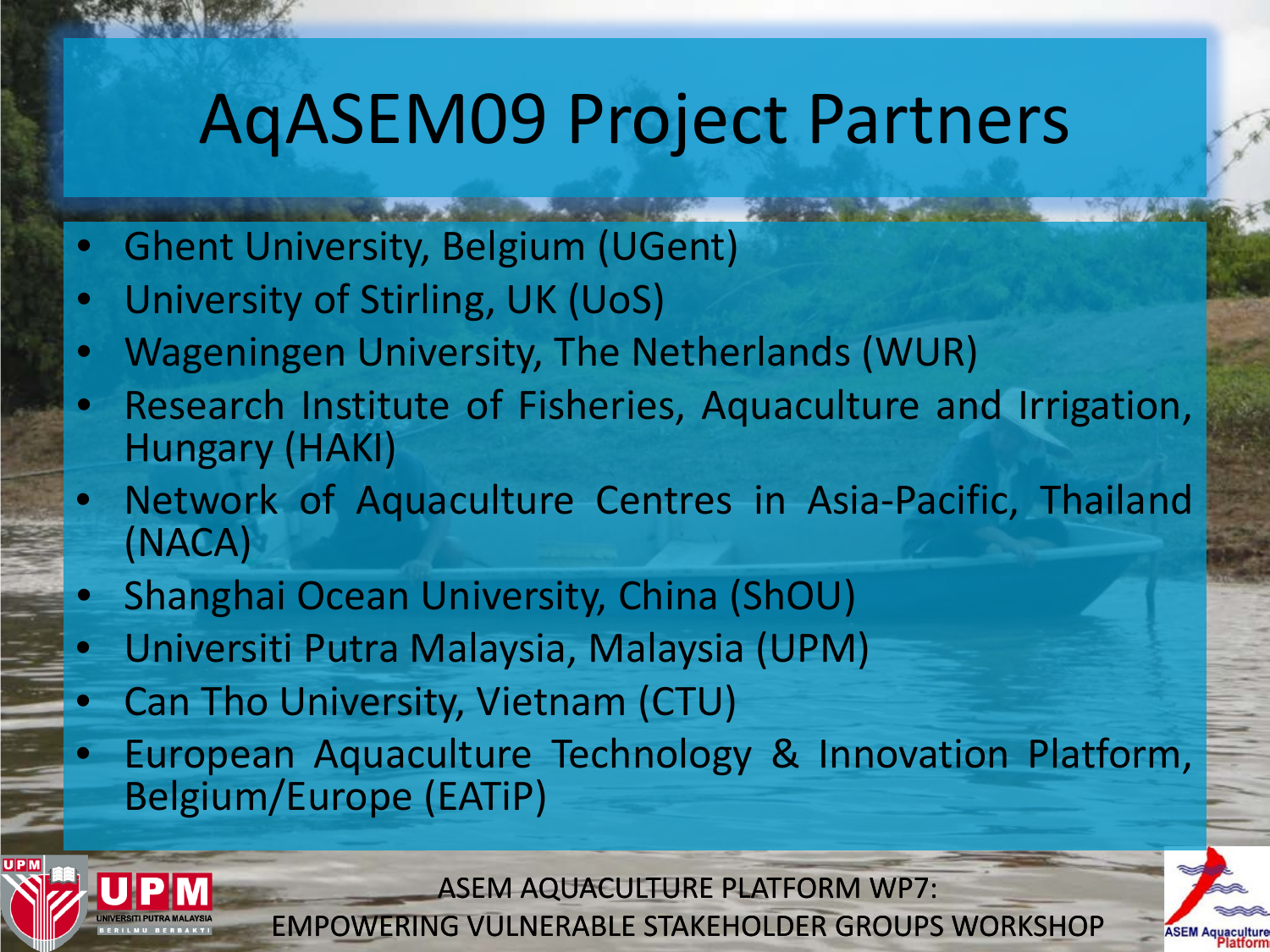# **Contact Information**

Correspondence address

The Workshop Secretariat ASEM Aquaculture Platform WP7 Putra Science Park Universiti Putra Malaysia 43400 UPM Serdang Selangor Darul Ehsan West Malaysia



ASEM AQUACULTURE PLATFORM WP7: EMPOWERING VULNERABLE STAKEHOLDER GROUPS WORKSHOP

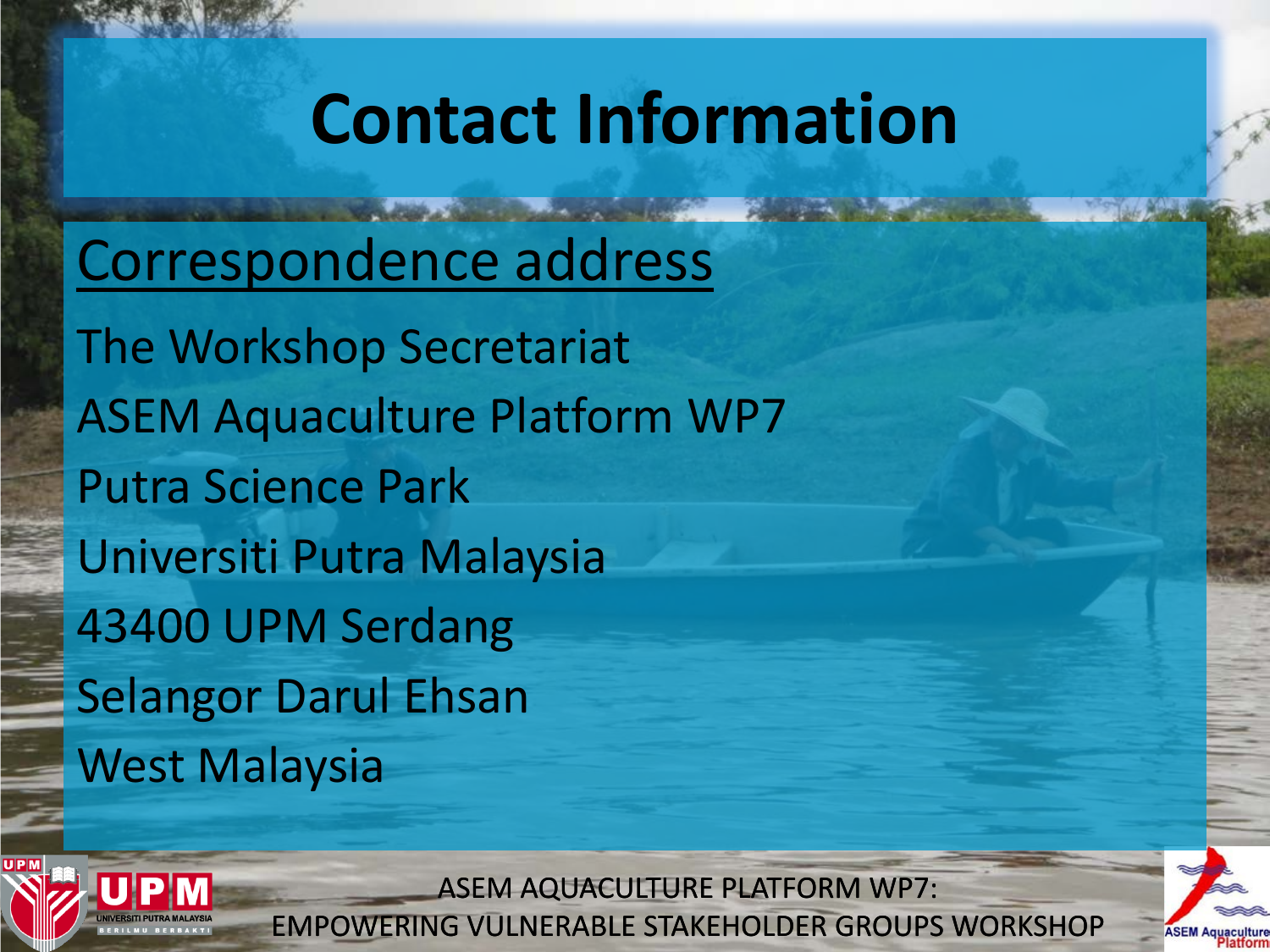## **Contact Information**

#### wp7.aqasem@gmail.com



ASEM AQUACULTURE PLATFORM WP7: EMPOWERING VULNERABLE STAKEHOLDER GROUPS WORKSHOP

**ASEM Aquacultu**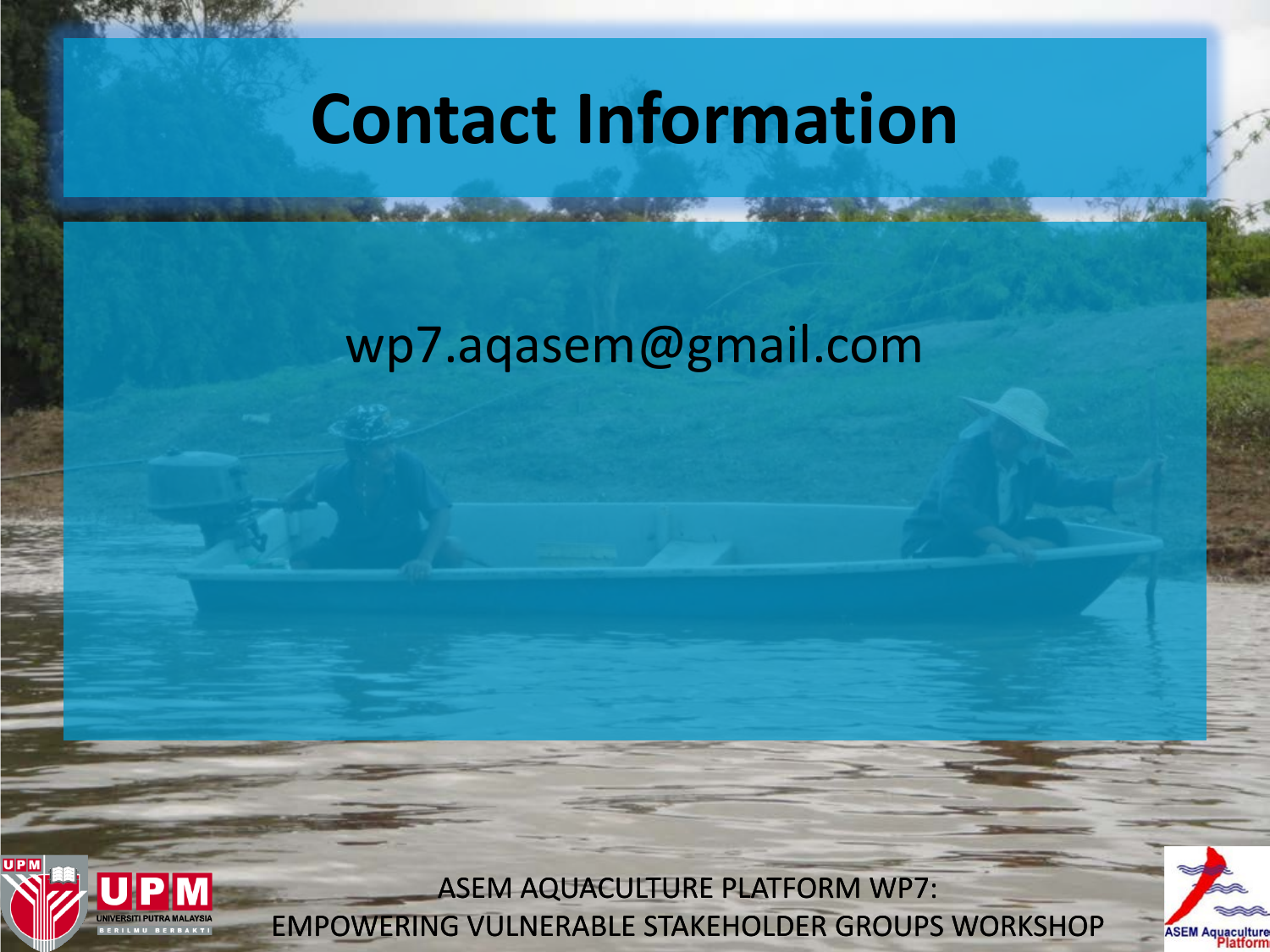# **Contact Information**

### Organizing committee

- Prof Dato' Dr Mohamed Sharif bin Mohamed Din
- Prof Dr Tengku Aizan binti A. Hamid
- Dr Jariah binti Masud
- Dr Zumilah binti Zainalaludin
- Dr Ismail bin Latif



ASEM AQUACULTURE PLATFORM WP7: EMPOWERING VULNERABLE STAKEHOLDER GROUPS WORKSHOP